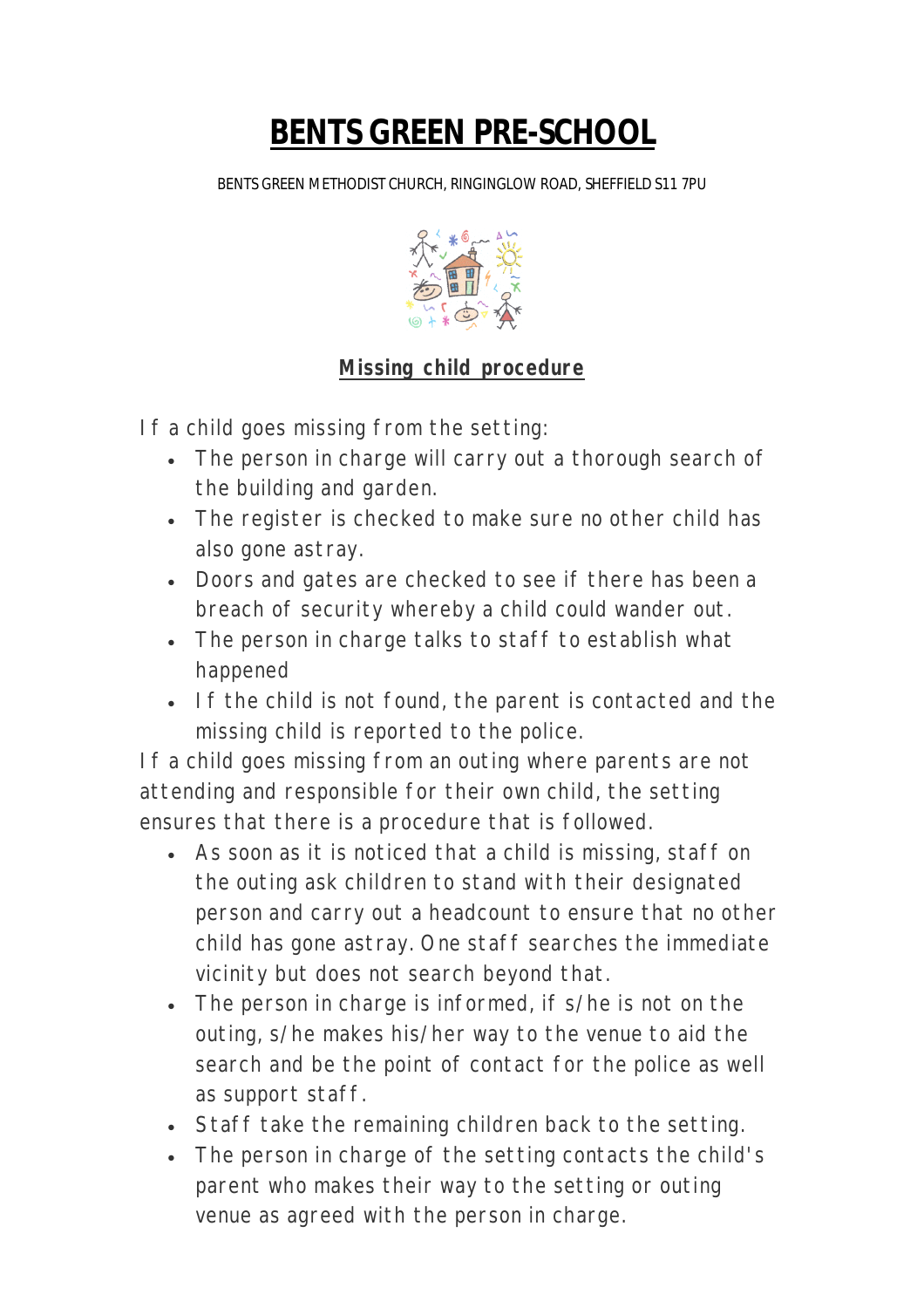- The staff contact the police using the mobile 'phone and report the child as missing.
- In an indoor venue, the staff contact the venue's security who will handle the search and contact the police if the child is not found.
- The person in charge contacts the chairperson of the management committee who comes down to the setting as soon as possible.

The investigation

- The management committee chairperson carries out a full investigation taking written statements from all the staff present at the time, or who were on the outing.
- The key person and staff write an incident report detailing:
- $\bullet$  the date and time of the report;
- what staff/children were in the group/outing;
- when the child was last seen in the group/outing;
- what has taken place in the group/outing since then; and
- the time it is estimated that the child went missing.
- A conclusion is drawn as to how the breach of security happened.
- If the incident warrants a police investigation, all staff co-operate fully. In this case, the police will handle all aspects of the investigation, including interviewing staff. Social Services may be involved if it seems likely that there is a child protection issue to address.
- The incident is reported under RIDDOR arrangements and is recorded in the incident book; the local authority health and safety officer may want to investigate and will decide if there is a case for prosecution.
- OFSTED is informed.
- The Insurance Department at the Pre-School Learning Alliance is informed.